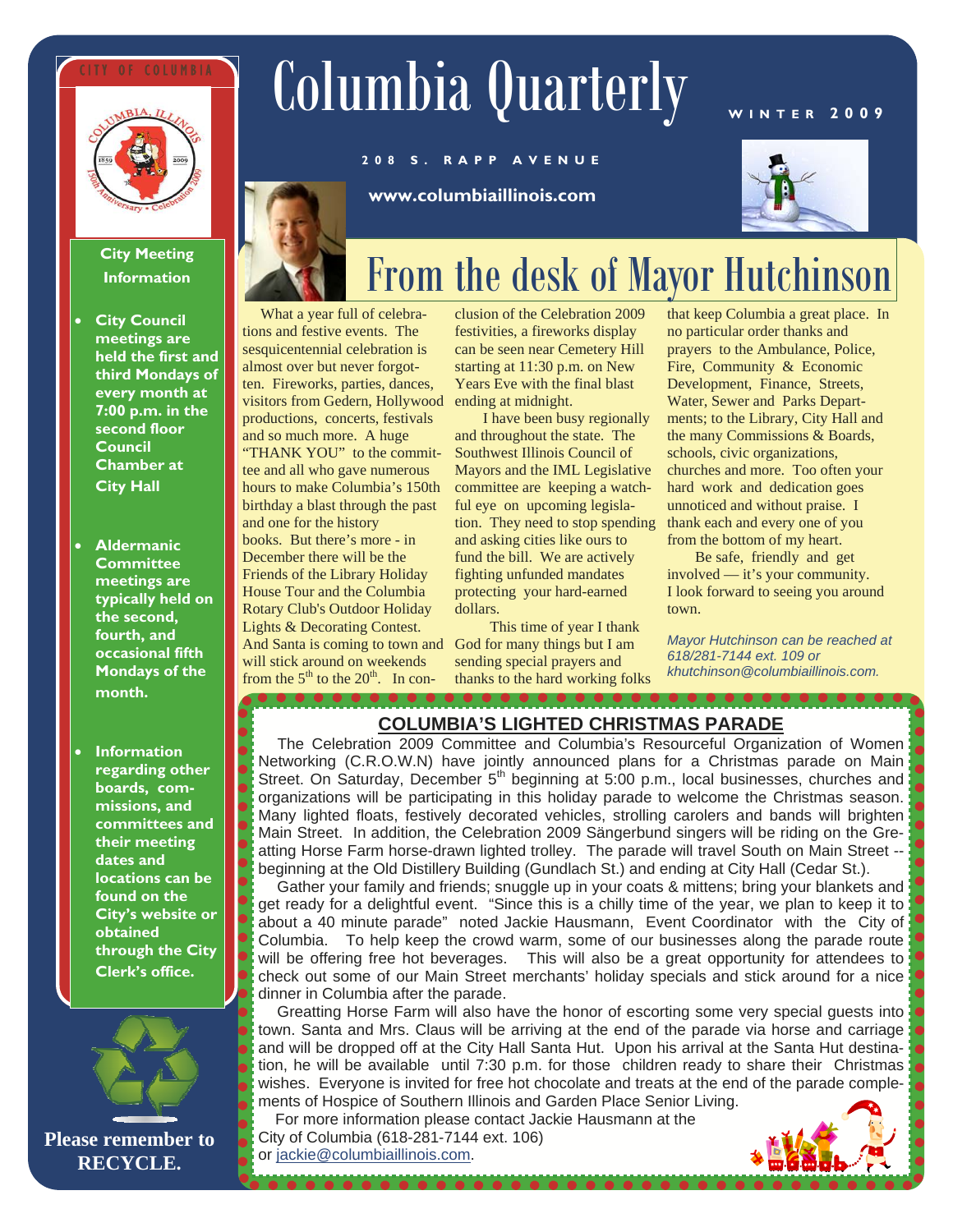## **Columbia Plan Commission Considers Impacts of Aging**

Increased life expectancy is creating record numbers of people aged 65 and older. While this age group represented only 13% of the population in 2000, it will comprise about 21% of the population in 2030. The group expected to grow most rapidly in the next 30 years is the one aged 85 years and older. What does this demographic shift mean for Columbia in the future?

Members of the Columbia Plan Commission are undertaking an assessment to focus upon the Columbia community and its readiness for the impact of an aging population upon various aspects of community life. In this task, the Commission is using assessment tools provided by the Area Agency on Aging of Southwestern Illinois. The Plan Commission expects to complete their assessment and have it ready for public review by April, 2010. In the meantime, public input is encouraged as the Commission reviews each area of interest. While identifying challenges confronting Columbia in the various areas as assessed, the Commission also hopes to identify many of the positive features that already make this city a very desirable community for the aged—and for other citizens—now and in the future.

For a schedule of meetings and additional information, please visit the City of Columbia's website or contact staff for the Plan Commission:

Paul Ellis, (618) 281-7144 x.118 or pellis@columbiaillinois.com Ron Williams, (618) 281-7144 x.107 or ron@columbiaillinois.com



### **COLUMBIA WATER SYSTEM FYI**

Did you realize the City of Columbia utilized over 400 million gallons of water over the past year and the largest one day total of water utilized was 1.4 million gallons? To supply that amount of water the City has two pumping stations and four storage reservoirs/tanks on the system; an average of over one million gallons of water is supplied daily. It can be noted a recent Illinois EPA audit of the water operations and system has yielded no substantial comments or corrective items. Upgrading and maintaining the water system will allow the City to continue to supply the water necessary for its residents and businesses.

#### **UTILITY BILL DIRECT DEPOSIT**

Don't forget you can sign up for direct debit payment of your monthly utility bill. This is a free service and can be initiated by completing a direct debit form which is available at the City Clerk's office at City Hall.

### **HOLIDAY SAFETY TIPS FROM THE COLUMBIA VOLUNTEER FIRE DEPARTMENT**

- Carefully inspect each electrical decoration. Cracked or frayed sockets, loose or bare wires, and loose connections may cause a serious shock or start a fire.
- Avoid overloading electrical outlets which can overheat and start a fire.
- Make sure that extension cords do not run under furniture or carpeting.
- When working outdoors, use only weather-resistant, heavy gauge extension cords marked "for outdoor use." These cords have added safeguards designed to withstand the outdoor environment.
- Make sure all heaters are at least three feet away from any combustible materials such as bedding, clothing, curtains, furniture and rugs.
- When plugging in a space heater, make sure that the circuit can adequately and safely handle the added demands.
- Turn off, unplug, and safely store portable space heaters when not in use.
- Never leave a child unsupervised while cooking or when an electric or gas stove is within reach. Unattended cooking is one of the leading causes of home fires during the holidays.
- When visiting the homes of others, remember they may not be childproofed. Be wary of any obvious safety hazards to your child.
- Select a fresh Christmas tree and keep it in water at all times. Needles on fresh trees should be green and should not fall off easily.

*HAVE A HAPPY AND SAFE HOLIDAY SEASON*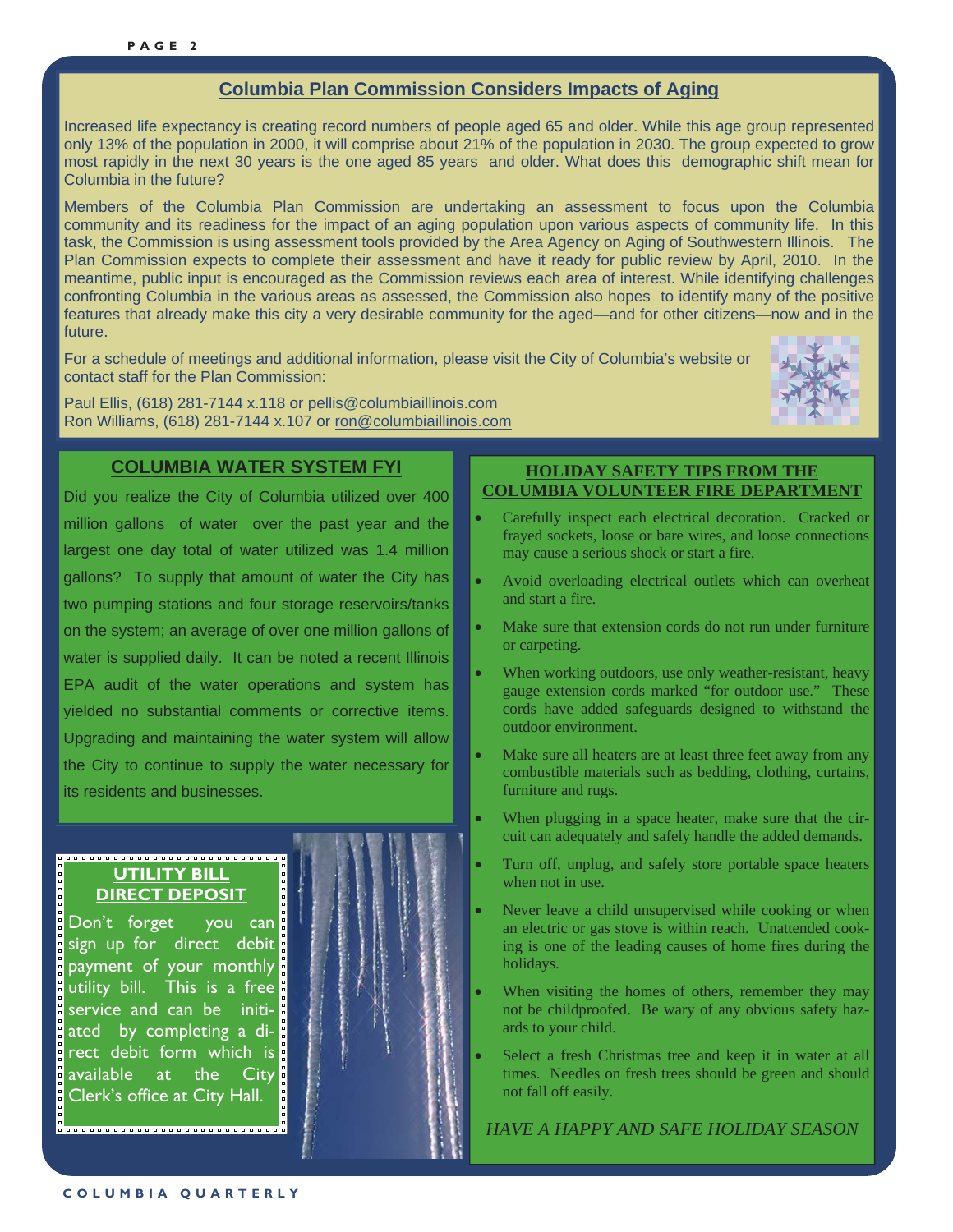

## **Columbia Police Department**



The Columbia Police Department (CPD) is in the process of completing the installation of our new Computer Aided Dispatching (CAD) system. This system will allow emergency vehicles to be dispatched over a computer mounted inside the vehicle. There are a number of benefits to having this system. A couple of the benefits are that the CAD system will identify the closest emergency vehicle to the scene of the call so that the response time is quicker, give the driver turn by turn directions to the address, and provide a history of calls for service at that address.

The Illinois General Assembly recently passed Public Act 096-0788 which is known as the Illinois Premise Alert Program (PAP) Act. This Act seeks to afford people with disabilities or special needs, or both, the same access to public safety services provided to all citizens. This Act requires public safety agencies who utilize a CAD system to maintain a database of individuals with:

"Disabilities" - defined as physical or mental impairments that substantially limit one or more of the major life activities; the agency must also keep a record of such impairment, or when the individual is regarded as having such impairment.

"Special needs" - defined as those individuals who have or are at increased risk for a chronic physical, developmental, behavioral, or emotional condition and who also require health and related services of a type or amount beyond that required by individuals generally.

This Act requires us to notify the public that we will maintain this database and ask parents, guardians, family members, or a caregiver of the individual who meets either of these definitions to provide us with the necessary information to populate this database.

The information needed for the database consists of the individual's name, date of birth, phone number, and residential address or place of employment. No individual may be entered into a PAP database unless the special need has been verified by one of the following: family members, friends, caregivers, or medical personnel familiar with the individual. We will also ask for written permission from a parent, guardian, family member, or caregiver of the individual prior to entering information into the database.

If you would like to provide the CPD with information regarding individuals who meet the requirements of this Act, you may do so by filling out the PAP Notification Form and returning it to the CPD. Forms are available at the CPD, City Hall, or the City of Columbia website www.columbiaillinois.com.

If you would like to view this Act you can do so by going to www.ilga.gov and viewing Public Act 096-0788.

Joseph A. Edwards, Chief of Police



**Please remember to support our local businesses when shopping for the holidays and throughout the year.** 

,,,,,,,,,,,,,,,,,,,,,,,,,,,,,,,,,,,,,

## *Visit www.columbiaillinois.com/ward map or stop by the City Clerk's office to obtain a copy of the City ward map!*  Elected Officials